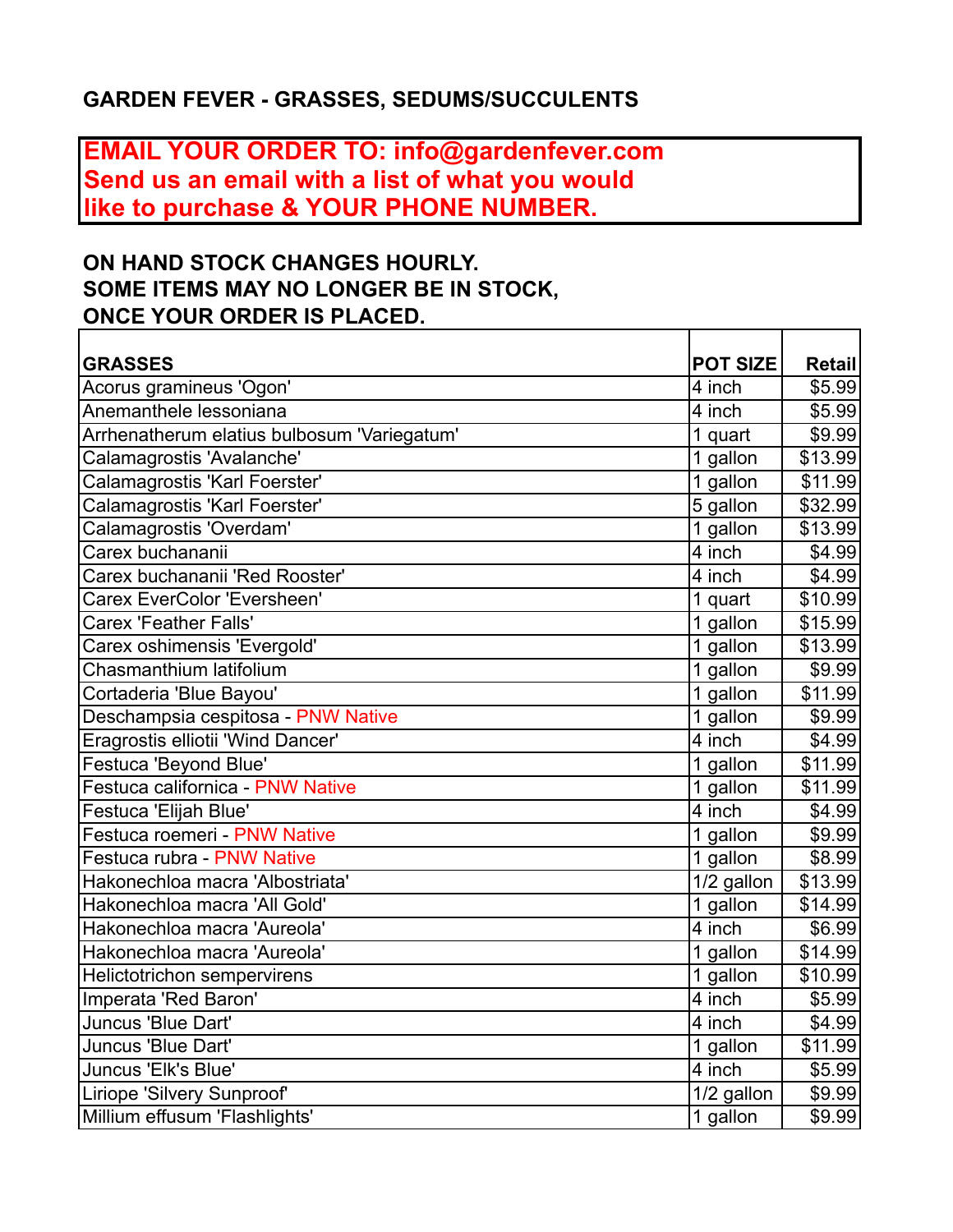| Miscanthus sinensis 'Gold Bar'                                   | 1 gallon | \$13.99 |
|------------------------------------------------------------------|----------|---------|
| Miscanthus sinensis 'Little Zebra'                               | 1 gallon | \$11.99 |
| Miscanthus sinensis 'Morning Light'                              | 1 gallon | \$12.99 |
| Miscanthus sinensis 'Morning Light'                              | 3 gallon | \$32.99 |
| Molinia arundinacea 'Skyracer'                                   | 1 gallon | \$11.99 |
| Molinia caerulea 'Variegata'                                     | 1 gallon | \$10.99 |
| Nassella tenuissima                                              | 4 inch   | \$5.99  |
| Ophiopogon japonicus 'Fuiri Gyoku Ryu'                           | 4 inch   | \$5.99  |
| Ophiopogon japonicus 'Kijimafukiduma'                            | 4 inch   | \$5.99  |
| Ophiopogon japonicus 'Nana'                                      | 1 gallon | \$17.99 |
| Ophiopogon planiscapus 'Nigrescens'                              | 1 gallon | \$15.99 |
| Ophiopogon planiscapus 'Nigrescens'                              | 3 gallon | \$45.99 |
| Papyrus 'King Tut'                                               | 2 gallon | \$19.99 |
| Pennisetum massaicum 'Red Buttons'                               | 1 gallon | \$13.99 |
| Pennisetum setaceum 'Fireworks' (not hardy)                      | 4 inch   | \$9.99  |
| Pennisetum setaceum 'Rubrum' - Purple Fountain Grass (not hardy) | 6 inch   | \$8.99  |
| Pennisetum setaceum 'Rubrum' - Purple Fountain Grass (not hardy) | 1 gallon | \$13.99 |
| Poa cita                                                         | 1 gallon | \$11.99 |
| Schizachyrium scoparium 'Standing Ovation'                       | 2 gallon | \$29.99 |
| Sesleria caerulea, Blue Moor Grass                               | 4 inch   | \$4.99  |
| Sesleria caerulea, Blue Moor Grass                               | 1 gallon | \$9.99  |
| Stipa gigantea                                                   | 4 inch   | \$4.99  |
| Stipa gigantea 'Little Giant'                                    | 1 gallon | \$13.99 |
|                                                                  |          |         |
| <b>SEDUMS &amp; SUCCULENTS</b>                                   |          |         |
| Agave 'Blue Glow'                                                | 1 gallon | \$25.99 |
| Agave bracteosa 'Calamar'                                        | 1 quart  | \$14.99 |
| Agave ovatifolia                                                 | 3 gallon | \$59.99 |
| Agave utahensis var. eborispina                                  | 1 gallon | \$34.99 |
| Delosperma 'Firespinner'                                         | 4 inch   | \$5.99  |
| Delosperma 'Granita Raspberry'                                   | 1 gallon | \$10.99 |
| Delosperma nubigenum                                             | 4 inch   | \$4.99  |
| Delosperma 'Oberg'                                               | 4 inch   | \$4.99  |
| Opuntia x basilaris 'Baby Rita'                                  | 2 gallon | \$55.99 |
| Opuntia cyanocana                                                | 1 gallon | \$16.99 |
| Opuntia subarmata                                                | 1 gallon | \$16.99 |
| Sedum acre 'Aurea'                                               | 4 inch   | \$4.99  |
| Sedum album 'Athoum'                                             | 4 inch   | \$4.99  |
| Sedum anglicum 'Love Triangle'                                   | 4 inch   | \$4.99  |
| Sedum cauticola 'Cola Cola'                                      | 4 inch   | \$4.99  |
| Sedum 'Chocolate Ball'                                           | 4 inch   | \$4.99  |
| Sedum 'Elsie's Gold'                                             | 1 gallon | \$12.99 |
| Sedum kamtschaticum 'Weihenstephaner Gold'                       | 4 inch   | \$4.99  |
| Sedum laxum - PNW Native                                         | 4 inch   | \$4.99  |
| Sedum 'Lemon Ball'                                               | 4 inch   | \$4.99  |